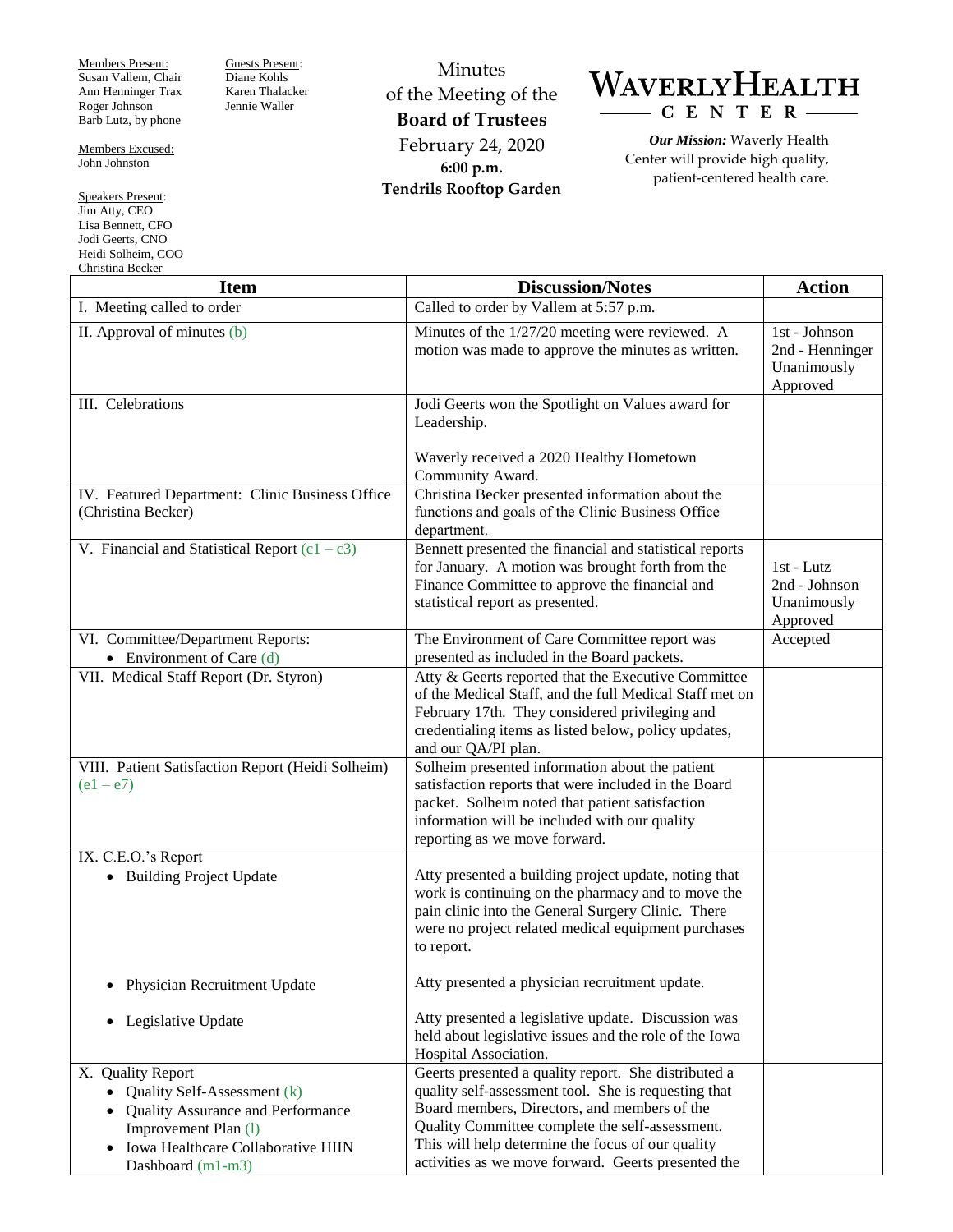|                                                                                                                                                                                                                                                                                                                                                                                                                                                                                                                                                                                                                                                                                                                                                                                                                                          | Quality Assurance and Performance Improvement<br>Plan as included in the Board packets. Geerts noted<br>that we are continuing to work on the associated<br>committee structure, and more information will be<br>presented to the Board for approval at a later date. A<br>motion was made to approve the plan and indicators<br>as presented.               | 1st - Henninger<br>2nd - Johnson<br>Unanimously<br>Approved                       |
|------------------------------------------------------------------------------------------------------------------------------------------------------------------------------------------------------------------------------------------------------------------------------------------------------------------------------------------------------------------------------------------------------------------------------------------------------------------------------------------------------------------------------------------------------------------------------------------------------------------------------------------------------------------------------------------------------------------------------------------------------------------------------------------------------------------------------------------|--------------------------------------------------------------------------------------------------------------------------------------------------------------------------------------------------------------------------------------------------------------------------------------------------------------------------------------------------------------|-----------------------------------------------------------------------------------|
| XI. Old Business<br>• Information Systems Update                                                                                                                                                                                                                                                                                                                                                                                                                                                                                                                                                                                                                                                                                                                                                                                         | Solheim presented an information systems update,<br>noting that we have completed the upgrade to most<br>current version of Paragon. She reported that we have<br>entered into a project-related contract for a patient<br>portal. She plans to bring forth a final accounting of<br>the IS project at the end of the fiscal year.                           |                                                                                   |
| XII. New Business                                                                                                                                                                                                                                                                                                                                                                                                                                                                                                                                                                                                                                                                                                                                                                                                                        |                                                                                                                                                                                                                                                                                                                                                              |                                                                                   |
| • Service Agreements $&$ Contracts:<br>• Microsoft Enterprise Agreement $(g)$                                                                                                                                                                                                                                                                                                                                                                                                                                                                                                                                                                                                                                                                                                                                                            | Solheim presented the Microsoft enterprise agreement<br>as included in the Board packets. A motion was made<br>to approve the three year agreement as presented.                                                                                                                                                                                             | 1st - Johnson<br>2nd - Henninger<br>Unanimously                                   |
| Contracted Services Review (h)                                                                                                                                                                                                                                                                                                                                                                                                                                                                                                                                                                                                                                                                                                                                                                                                           | Atty presented the list of sources of patient care<br>provided from outside of the health center as included<br>in the Board packets. The sources were reviewed by<br>the Medical Staff and approved by the Executive<br>Committee of the Medical Staff. A motion was made<br>to approve the resolutions as presented.                                       | Approved<br>1st - Lutz<br>2nd - Henninger                                         |
| New Privilege Requests:<br>$\bullet$<br>• Amber Weber, ARNP - Ancillary,<br>ARNP, Otolaryngology, Iowa ENT<br>• Courtney Hoelscher, ARNP - Active,<br>ARNP - Family Practice, WHC<br>Provisional Appointment to Medical Staff:<br>$\bullet$<br>Sara King, PMHNP-BC - Consulting,<br>Psychiatric and Mental Health,<br><b>Integrated Telehealth Partners</b><br>• Ellen Jacque, ARNP - Active, ARNP-<br>Family Practice, WHC<br>Resignations from Medical Staff:<br>Patrick Charles, PMHNP-BC -<br>Consulting, Psychiatric and Mental<br>Health, Integrated Telehealth Partners<br>Kirsten Pancione, PMHNP-BC -<br>Consulting, Psychiatric and Mental<br>Health, Integrated Telehealth Partners<br>• John Craig Vana, CRNA - Courtesy<br>(Locums), Anesthesia, Independent<br>Contract<br>New/Revised Policies & Procedures:<br>$\bullet$ | Privileging items were presented as individually listed<br>at left. All files have been reviewed by the Executive<br>Committee of the Medical Staff. The Executive<br>Committee recommends approval. A motion was<br>made to approve all privileging items as individually<br>considered and recommended by the Executive<br>Committee of the Medical Staff. | Unanimously<br>Approved<br>1st - Johnson<br>2nd - Lutz<br>Unanimously<br>Approved |
| Finance Committee (i1)<br>٠                                                                                                                                                                                                                                                                                                                                                                                                                                                                                                                                                                                                                                                                                                                                                                                                              | Bennett reported that the Finance Committee met this<br>morning, minutes from the meeting were included in<br>the Board packets.                                                                                                                                                                                                                             |                                                                                   |
| • Capital Request – Water Softener (i3)                                                                                                                                                                                                                                                                                                                                                                                                                                                                                                                                                                                                                                                                                                                                                                                                  | Bennett presented a capital request for a water<br>softener. The water softener is an unbudgeted<br>replacement. A motion was brought forth from the<br>Finance Committee to approve the request for a water<br>softener at a cost not to exceed \$16,500.                                                                                                   | 1st - Johnson<br>2nd - Lutz<br>Unanimously                                        |